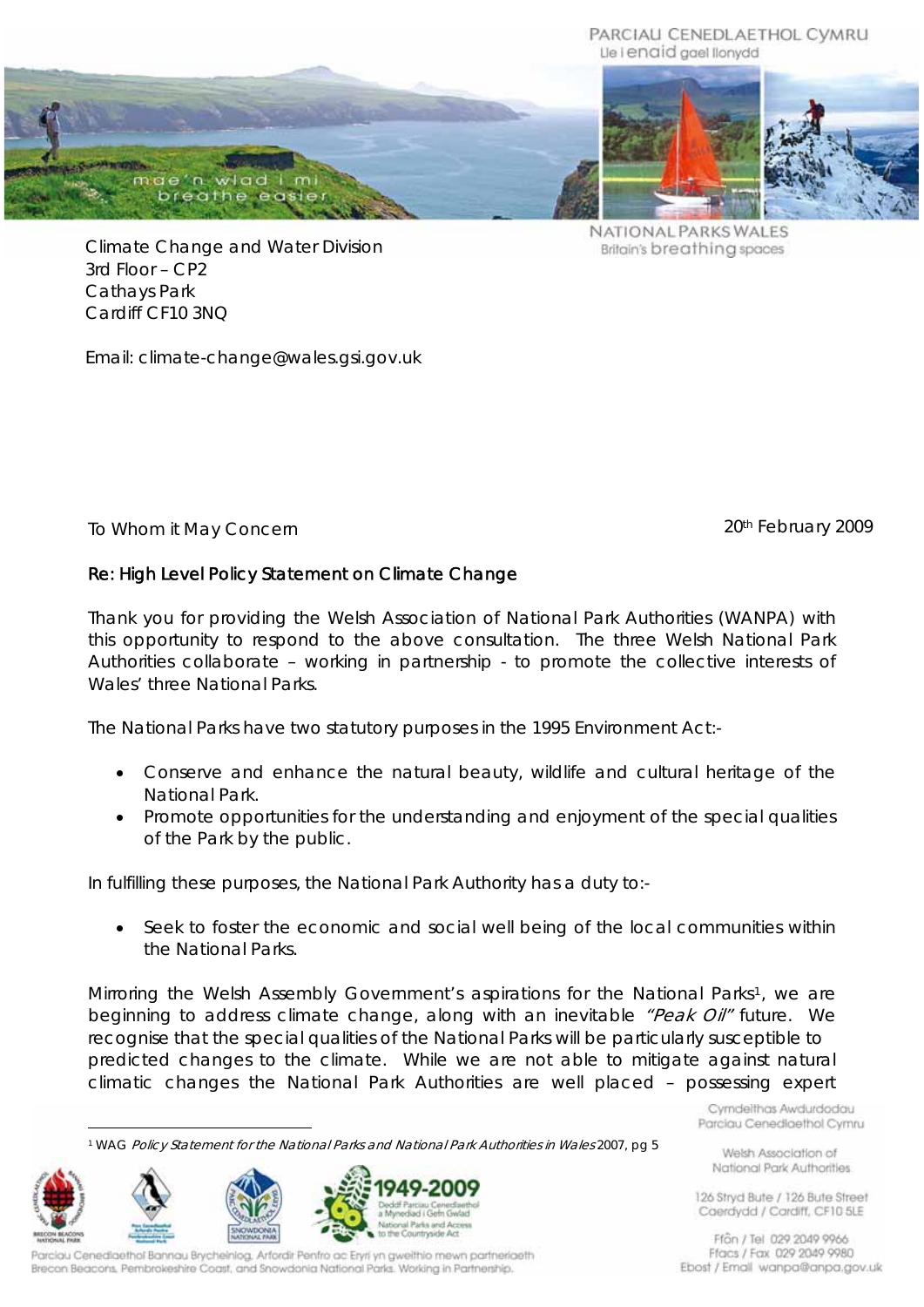conservation and planning experience – to plan our adaptive response. Doing so will secure the future viability of our National Parks and the special qualities within.

With this in mind, we turn to WANPA's response to the questions posed in the consultation paper. We address each question in turn:

# Q1 Does our proposed definition of our One Wales target seem reasonable?

We would like the Welsh Assembly Government to clarify how the 3% trajectory ties in with

- (a) the UK target for 20% on 1990 levels by 2010 and,
- (b) with the 5 year Climate Change Act carbon budgets.

Energy descent targets could also be framed in terms of peak oil, energy security and economic recovery (i.e. not just climate stability). The responses are effectively the same and this could be a more positive way of changing behaviour.

# Q2 Does our proposed approach to sector targets seem reasonable? What level or reduction would you expect from each sector over ten years?

We agree that the proposed approach appears reasonable, though it assumes that the overall 3% trajectory is compatible with the Climate Change Act targets. Lower economic activity over the next few years is likely to result in emissions reductions; if so this should not be allowed to distract us from achieving 'real' i.e. additional reductions. The downturn itself should be the incentive to revisit definitions of economic success and reshape a sustainable economy.

Is it advantageous to consider the different warming effects of different greenhouse gases, together with emissions volumes? Should these different weights be reflected in the sectoral targets?

It is not clear why transport emissions could take up to ten years to stabilise. Assuming that fuel efficiency is increasing, does the transport target build in inevitable medium term growth in transport volumes and/or distance travelled? If so, why?

### Q3 Does our proposed approach to broader consumption emissions seem reasonable?

We welcome the proposed use of ecological foot-printing. However we question the use of Gross Value Added (GVA) since it is derived from Gross Domestic Product (GDP) and likely to be in conflict with the other measures.

Countryside Act

Parciau Cenediaethol Bannau Brycheiniog, Arfordir Penfro ac Ervri yn gweithio mewn partneriaeth Brecon Beacons, Pembrokeshire Coast, and Snowdonia National Parks. Working in Partnership.

Cymdeithas Awdurdodau Parciau Cenediaethol Cymru

Welsh Association of National Park Authorities

126 Stryd Bute / 126 Bute Street Caerdydd / Cardiff, CF10 5LE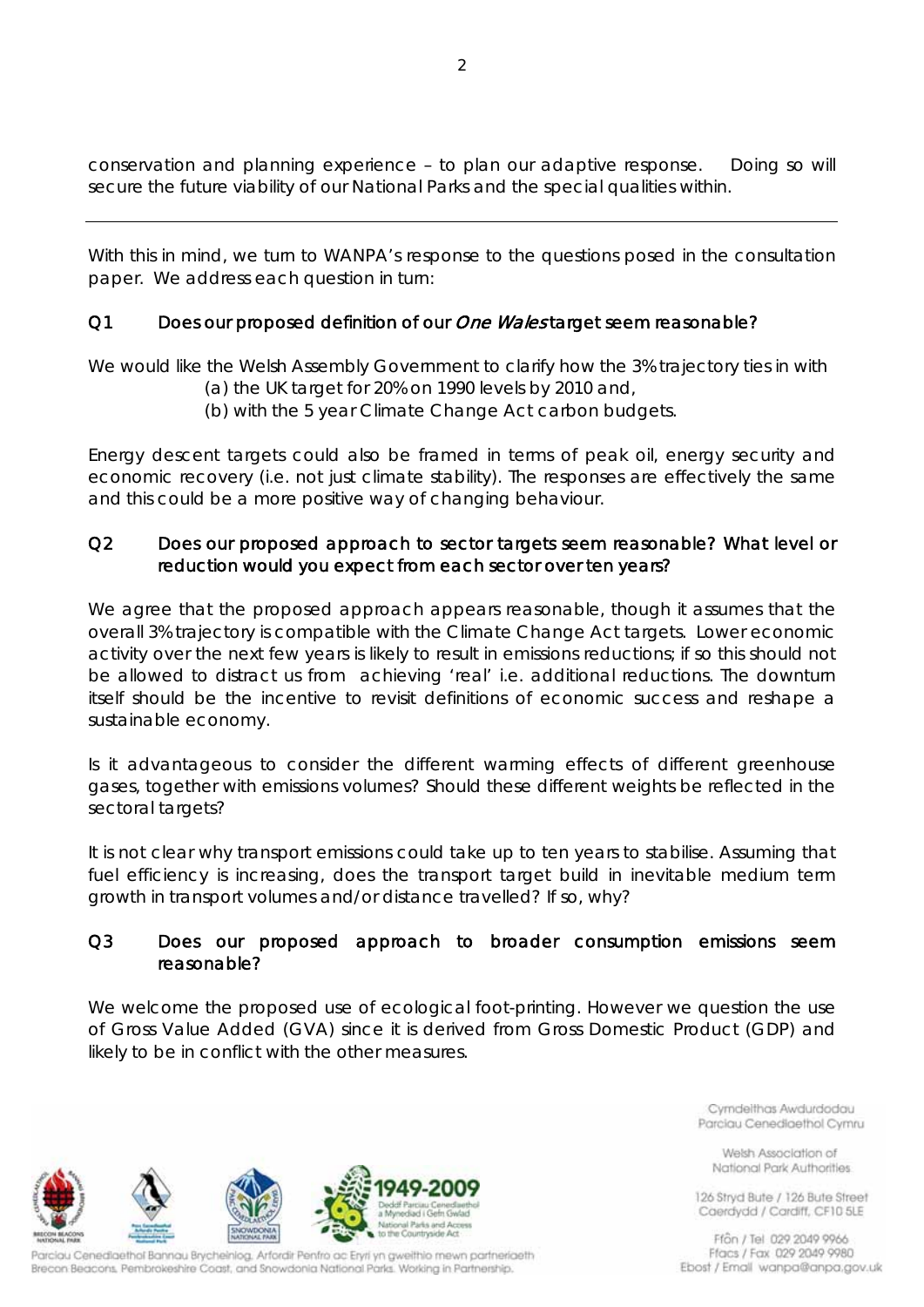We believe that the causes of the current economic climate constitute an additional reason to switch to broader measures of wellbeing and social/natural capital, such as the Index of Sustainable Welfare (ISEW).

Q4 Is there anything else we should be reporting alongside the 3% target, action by heavy industry and power generators and our wider ecological footprint to provide the full context of action to reduce emissions?

Possibilities include:

- A Wales-level Indicator of Sustainable Development
- Simple headline (global) emissions by country, and temperature trends for context;
- Net carbon sinks balance for Wales;
- Net carbon reduction impact of installed RE capacity, by type of renewable energy source;
- Net carbon reduction impact of efficiency measures by sector;
- Transport miles by mode of transport.

### Q5 Do you agree with the areas we have identified for developing strategic actions?

Within the transport sector decarbonisation should place emphasis on changing consumer behaviour and processes, not just relying upon technical "fixes" such as substitute fuels and methods of propulsion.

### Q6 Are there other strategic actions we should focus on developing for inclusion in the consultation on the programme of action to tackle climate change?

Promoting transition landscapes within a wider context of 'transition Wales'. Wales' protected landscapes (25% of the land area) have a major role to play as barometers for wider environmental and social change and, working with communities, as test-beds for much more widely applicable solutions. Wales' three National Park Authorities are implementing this thinking, working within a draft 3 National Park climate change strategy.

### Q7 How can we ensure that action to deliver our climate change objectives contributes to our wider policy agenda for example on improving health, addressing inequalities, building strong communities and developing a strong sustainable economy?

The agendas are inherently linked as climate change could seriously perturb environmental and socio-economic stability. Man-made climate change is also closely linked to socio-economic growth. Specifically WAG could promote socio-economic benefits by: promoting local energy generation utilising the technological developments within the micro-renewable energy sector, ensuring that economic benefits are kept as

> cliad i Gefn Gwlad al Parks and Access to the Countryside Act

Cymdeithas Awdurdodau Parciau Cenediaethol Cymru

Welsh Association of National Park Authorities

126 Stryd Bute / 126 Bute Street Caerdydd / Cardiff, CF10 5LE

Ffon / Tel 029 2049 9966 Ffacs / Fax 029 2049 9980 Ebost / Email wanpa@anpa.gov.uk

Parciau Cenediaethol Bannau Brycheiniog, Arfordir Penfro ac Ervri yn gweithio mewn partneriaeth Brecon Beacons, Pembrokeshire Coast, and Snowdonia National Parks. Working in Partnership.

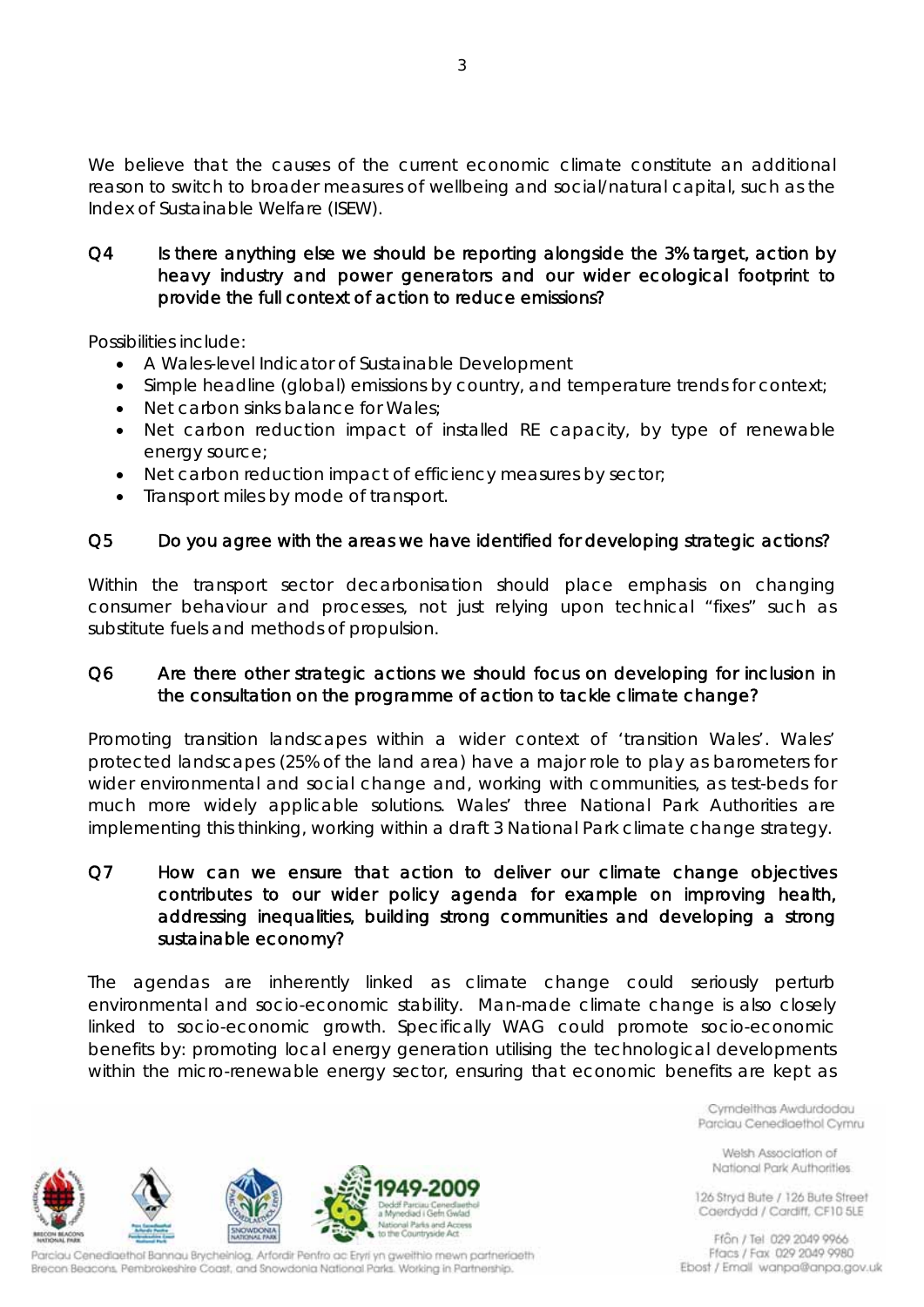local as possible; promoting a national feed-in tariff amongst colleagues within the UK Government; and establish measures to protect the vulnerable (e.g. the fuel poor) and/or target the vulnerable as early beneficiaries.

# Q8 How should the response to the challenges posed by climate change be developed to reflect differences across Wales?

We envisage the establishment of distributed renewable energy networks across Wales, and the offshore area, though the Wales Spatial Plan and marine spatial planning.

The Welsh Assembly Government and its partners, including the NPAs, should capitalise on transition-type initiatives, with their existing public support and champion/s, and work with businesses using energy security/rising input costs and the need for energy descent as the incentives.

Partners should tie sustainable energy generation to sustainable food production and link in protection/enhancement of ecosystem services (e.g. soil, catchment management).

# Q9 Where should we focus action for emission reduction in the residential sector?

Additional support for energy advice centres accompanied by central funding of large scale community/domestic scale efficiency/renewables programmes to reconnect people with their energy usage (and wastage) through appropriate scaled and sited community/domestic renewables.

# Q10 Where should we focus action for emission reduction in the transport sector?

Focus on building strategic new rail links.

### Q11 Where should we focus action for emission reduction in the agriculture and land use sector?

Water management – wetland restoration in uplands and lowlands, which in turn will help to reduce both carbon and methane emissions, reduce flood burdens, increase security of water supply and improve water quality.

# Q12 Where should we focus action for emission reduction in the public sector?

cliad i Gefn Gwlad al Parks and Access to the Countryside Act

We agree that the public sector can play a leadership and demonstration role to private, residential and transport sectors, especially as public bodies face the same reduction issues as householders and businesses in terms of transport, heat and power. Sustainable Development Fund (SDF) funds many innovative carbon reduction & management

> Cymdeithas Awdurdodau Parciau Cenediaethol Cymru

Welsh Association of National Park Authorities

126 Stryd Bute / 126 Bute Street Caerdydd / Cardiff, CF10 5LE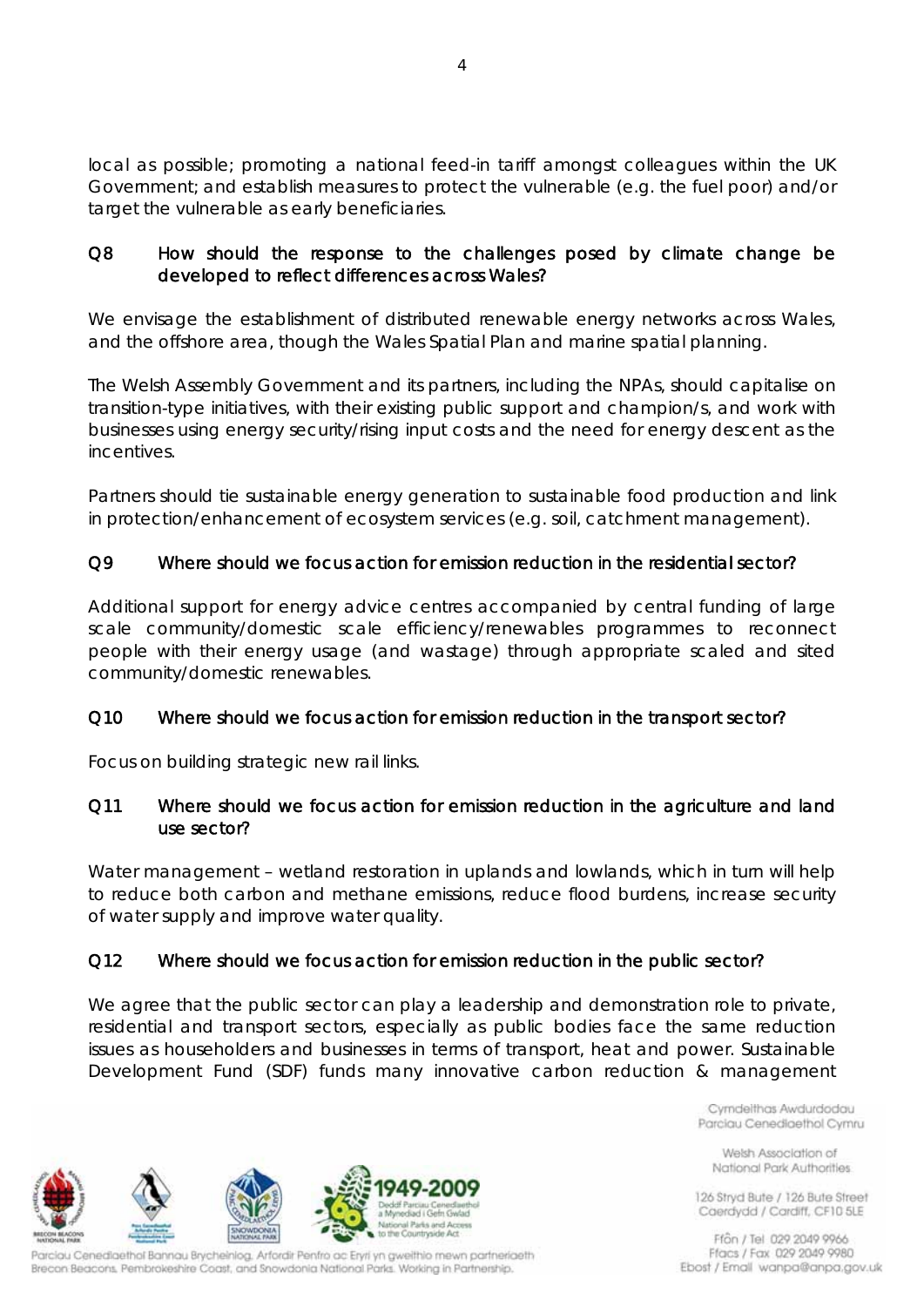projects within the National Parks and on their periphery. Central funding to develop the experimental function of National Parks to promote mainstream & commercial development of successful projects across Wales would be immensely useful.

# Q13 Where should we focus action for emission reduction in the waste sector?

Our suggestions include:

- Streamline and reduce the range of packaging materials;
- Provide a financial incentive for waste recycling;
- Encourage LAs to develop more business partnerships to reduce, reuse and recycle.

### Q14 Where should we focus action for emission reduction in the business sector?

Our suggestions include:

- Procurement;
- Longer product shelf life;
- Reduced emphasis on product 'upgrades';
- Heavier emphasis on polluter pays principle.

### Q15 Does our proposed approach to adaptation seem reasonable?

Climate change elevates the importance of all other factors affecting the environment: the effects of habitat fragmentation, soil degradation, runoff etc are all potentially exacerbated by climate change. Therefore all measures in the Environment Strategy need to be considered also as climate change adaptation measures and resourced accordingly. Retaining human and other biodiversity's capacity to respond to changes in climate space etc is critical; establishing species/habitat connections is essential to this.

It is essential to provide people with the means to change their behaviour when raising awareness of environmental problems such as climate change otherwise people may harden their attitudes to reflect a perceived inability to act.

#### Q16 In what specific areas should we focus adaptation action?

We recommend that further support is given to the Countryside Council for Wales (CCW) and Local Records Centres to undertake local connectivity mapping for key species groups for use by Local Planning Authorities (LPAs) overall in planning; for NPAs and AONBs in land management; and to help WAG in delivery of agri-environment schemes.

to the Countryside Act

Parciau Cenediaethol Bannau Brycheiniog, Arfordir Penfro ac Ervri yn gweithio mewn partneriaeth Brecon Beacons, Pembrokeshire Coast, and Snowdonia National Parks. Working in Partnership.

Cymdelthas Awdurdodau Parciau Cenediaethol Cymru

Welsh Association of National Park Authorities

126 Stryd Bute / 126 Bute Street Caerdydd / Cardiff, CF10 5LE